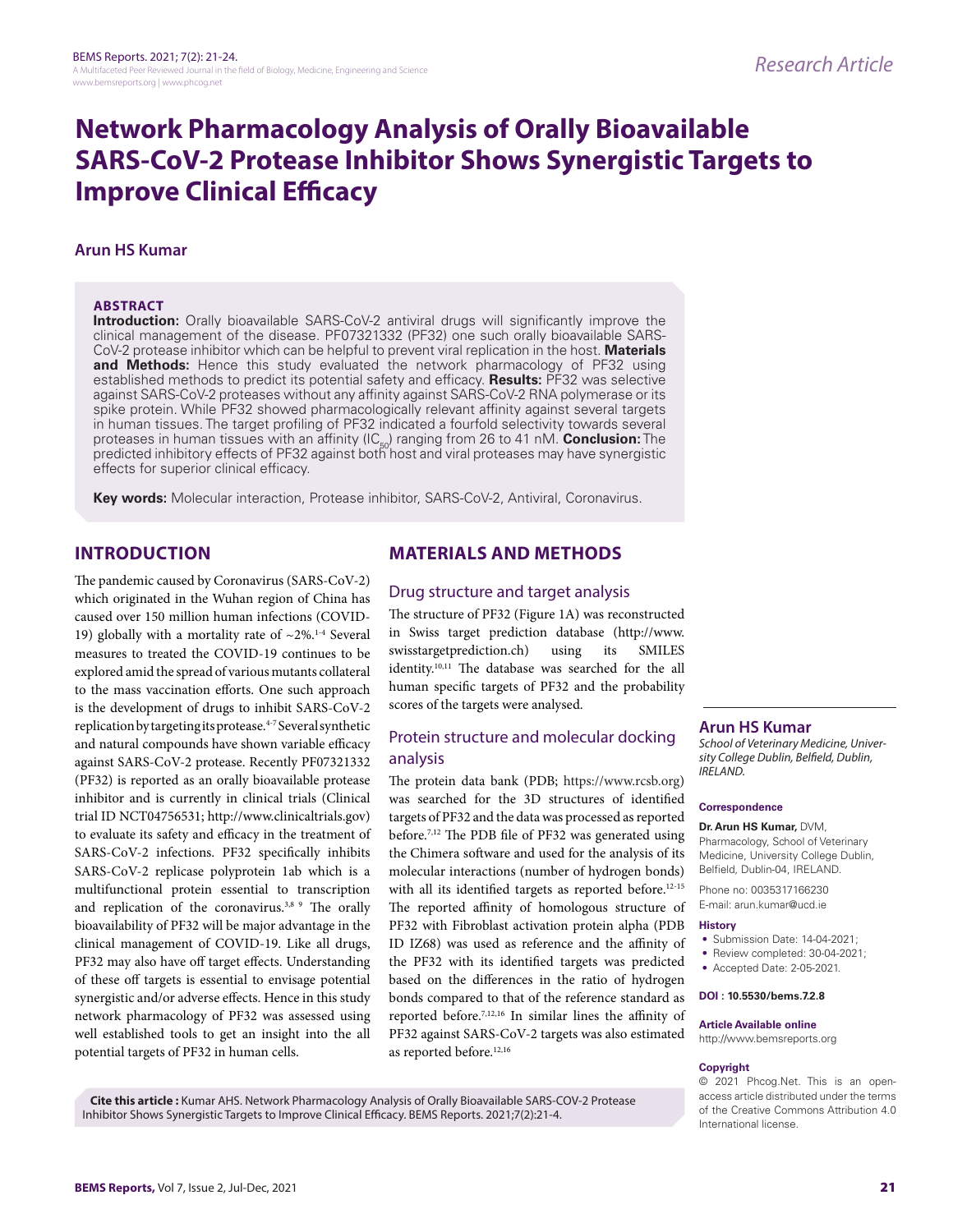#### Expression of PF32 targets in human tissues

Protein expression of PF32 targets in various human tissues was assessed from the human protein atlas database (https://www.proteinatlas.org) on 6th May 2020 as described before.17, 18

## **RESULTS**

A majority (49%) of the PF32 targets in humans tissues are proteases, which is followed by electrochemical transporters (12%) and family A G protein coupled receptors (11%) (Figure 1B). The *in silico* analysis of the PF32 structure (Figure 1A), indicated several drug/lead like features including its oral bioavailability (Figure 1C). In the swiss target prediction analysis, 19 proteins showed probability scores ranging from 0.11- 0.12 (Figure 1D), which will be referred to as identified targets of PF32. These identified targets were further analysed for their molecular interactions (hydrogen bonds) with PF32 in Chimera software. The number of hydrogen bonds (Figure 1E, 2A) between PF32 and its identified targets did not correlate with their respective probability scores, suggesting other molecular interaction (probably Van der Waals forces) may also influence these interactions. The number of hydrogen bonds between PF32 and its identified targets ranged from 0 to 178 (Figure 1E). Previous reports have indicated an affinity (IC<sub>50</sub>) of 73.2±0.5 between PF32 homologue and Fibroblast activation protein alpha (FAP) and this was used as a reference to predict the affinity of PF32 with its identified targets (Figure 1f). Affinity (IC $_{50}$ ) of PF32 against the various receptors ranged from 26 to 4745 nM.

The following proteins showed higher affinity (4UFA, 1XU9, 3DDU, 1H8D, 1DUZ, 2RA3) with their  $IC_{50}$  values ranging from 26 to 41 nM

**Table 1: Affinity of PF32 with its identified targets having a reported probability of interaction in humans.**

| <b>PF32 Targets (Common Name)</b>                       | <b>PDBID</b> | $IC_{50}(nM)$   |
|---------------------------------------------------------|--------------|-----------------|
| Fibroblast activation protein alpha (FAP)               | 1Z68         | $73.2 \pm 0.5$  |
| Dipeptidyl peptidase IV (DPP4)                          | 4A5S         | $4745 \pm 20.2$ |
| Dipeptidyl peptidase VIII (DPP8                         | 6EOP         | <b>NA</b>       |
| Prolyl endopeptidase (PREP)                             | 3DDU         | $34.4 \pm 0.2$  |
| Dipeptidyl peptidase IX (DPP9)                          | 6EOR         | NA              |
| Baculoviral IAP repeat-containing protein 2<br>(BIRC2)  | 4HY4         | $79.1 \pm 0.4$  |
| Leukocyte elastase (ELANE)                              | 5ABW         | NA              |
| HLA class I histocompatibility antigen A-3<br>$(HLA-A)$ | 1DUZ         | $35.4 \pm 0.1$  |
| Thyrotropin-releasing hormone receptor (TRHR)           | <b>NR</b>    | <b>CBE</b>      |
| Angiotensin-converting enzyme (ACE)                     | 4UFA         | $26.7 \pm 0.1$  |
| Plasma kallikrein (KLKB1)                               | 6O1G         | NA              |
| Thrombin (F2)                                           | 1H8D         | $34.6 \pm 0.2$  |
| Trypsin I (PRSS1)                                       | 2RA3         | $41.3 \pm 0.4$  |
| 11-beta-hydroxysteroid dehydrogenase 1<br>(HSD11B1)     | 1XU9         | $28.6 \pm 0.1$  |
| Inhibitor of apoptosis protein 3 (XIAP)                 | 4]44         | $158.2 \pm 1.2$ |
| 11-beta-hydroxysteroid dehydrogenase 2<br>(HSD11B2)     | <b>NR</b>    | <b>CBE</b>      |
| Pepsinogen C (PGC)                                      | 1HTR         | $677.9 \pm 4.1$ |
| Dipeptidyl peptidase II (DPP7)                          | 4EBB         | NA              |
| TRAIL receptor-1 (TNFRSF10A)                            | 5CIR         | $197.7 \pm 1.6$ |
|                                                         |              |                 |

NR: not reported. NA: no affinity, CBE: cannot be estimated.



**Figure 1:** Pharmacological properties of PF07321332 (PF32). A) Structure of PF32. B) Summary of identified targets of PF32 in humans. C) Drug and oral bioavailability properties of PF32 based on its size, lipophilicity (LIPO), structure flexibility (FLEX), polarity, instauration (INSATU) and solubility (INSOLU). D) Probability of interaction score of identified targets of PF32 in humans. E) Number of hydrogen bonds between PF32 and its identified targets at 10Å distance. F) Affinity (IC $_{\rm co}$ ) of PF32 against its identified targets (direction of arrow is from low to high affinity, targets in grey have no affinity).

(Table 1). PF32 showed higher affinity with Identified targets 4UFA and 1XU9 and least affinity with 4A5S (Table 1). Nevertheless the affinities predicted with 11 of the Identified targets were in pharmacologically relevant concentrations (Table 1).

The affinity of PF32 against various SARS-CoV-2 specific targets were also assessed. Representative images of molecular interaction of PF32 against selected identified and SARS-CoV-2 specific targets are shown in Figure 2A. PF32 showed highest affinity  $(IC_{50} 45-60 \text{ nM})$  against SARS-CoV-2 main protease and Replicase polyprotein 1ab (Figure 2B). As several 3D structures of Replicase polyprotein 1ab are reported in the PDB databased, a representative of each of the variable 3D structure reported was screened in this study. PF32 did not show any affinity against SARS-CoV-2 spike protein, RNA polymerase and some variable structures of Replicase polyprotein 1ab (Table 2).

The expression pattern of the identified targets of PF32 was evaluated in the human tissues. Expression pattern of representative identified targets (ACE, HSD11B1, PREP and FAP) are shown in Figure 3. While some identified targets were expressed only in selected tissues (ACE and HSD11B1) others were ubiquitously expressed (PREP and FAP) (Figure 3).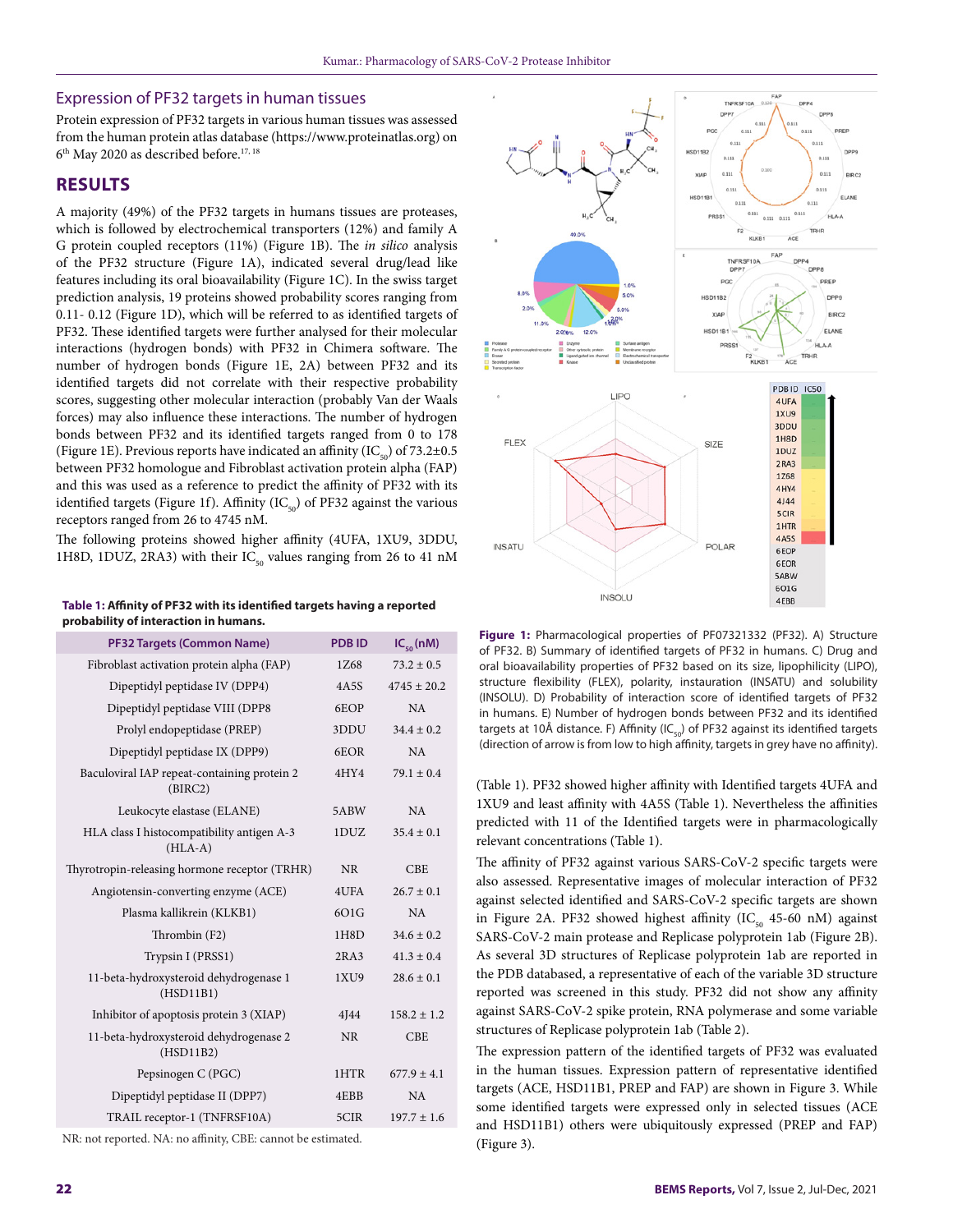

**Figure 3:** Anatomogram of selected targets of PF32 in human tissues. The graphs show the expression levels of the respective protein in various humans tissues.

#### **Table 2: Affinity of PF32 against SARS-COV-2 targets.**

| <b>PDBID</b><br>6Y84<br>6VSB<br>6M71<br>7JPY<br>5R82 | $IC_{50}(nM)$<br>$48.9 \pm 1.2$<br><b>NA</b><br>NA<br>$206.3 \pm 8.4$<br>$58.6 \pm 1.4$ |
|------------------------------------------------------|-----------------------------------------------------------------------------------------|
|                                                      |                                                                                         |
|                                                      |                                                                                         |
|                                                      |                                                                                         |
|                                                      |                                                                                         |
|                                                      |                                                                                         |
|                                                      |                                                                                         |
|                                                      | $59.3 \pm 1.2$                                                                          |
| 5RF9                                                 | $59.3 \pm 1.3$                                                                          |
| 5RGJ                                                 | $56.5 \pm 1.1$                                                                          |
| 5RL7                                                 | <b>NA</b>                                                                               |
| 5RS7                                                 | $115.7 \pm 6.4$                                                                         |
| 5RVP                                                 | $63.3 \pm 1.8$                                                                          |
| 5S71                                                 | NA                                                                                      |
| 6W01                                                 | NA                                                                                      |
| 6X4I                                                 | NA                                                                                      |
| 6YVF                                                 | $54.5 \pm 1.1$                                                                          |
| 7NFV                                                 | $83.2 \pm 2.4$                                                                          |
| 7LTJ                                                 | NA                                                                                      |
| 7KYU                                                 | $65.9 \pm 2.1$                                                                          |
| 7JYC                                                 | NA                                                                                      |
| 7D1M                                                 | NA                                                                                      |
| 6ZSL                                                 | NA                                                                                      |
|                                                      | 5RFC                                                                                    |

NA: no affinity.



**Figure 2:** Molecular interactions and affinity of PF07321332 (PF32) with its targets. A) Selected images showing interactions of PF32 with its identified targets in humans and SARS-COV-2 (yellow lines indicate the hydrogen bonds). B) Affinity ( $IC_{50}$ ) of PF32 against various SARS-COV-2 targets (direction of arrow is from low to high affinity, targets in grey have no affinity).

## **DISCUSSION**

PF32 is recently developed orally bioavailable SARS-CoV-2 protease inhibitor which has entered clinical safety and efficacy evaluation phase (Clinical trial ID NCT04756531) (https://go.drugbank.com/drugs/ DB16691). This study reports the network pharmacology analysis to identify human tissue and SARS-CoV-2 specific targets the PF32 molecule can interact with. Knowledge of these interactions will be essential to understand the safety and efficacy of PF32 as a supplement to that identified in clinical trials.<sup>19-21</sup> The target profiling of PF32 indicated a fourfold selectivity towards proteases with an affinity (IC $_{50}$ : 26 to 41 nM) which was pharmacologically relevant. In the human tissue the affinity of PF32 was maximum towards Angiotensin-converting enzyme (ACE). Considering the reports of SARS-CoV-2 using the ACE2 as receptor for entering into host cell,<sup>3,22</sup> the affinity of PF32 towards ACE may evince synergistic effects by both inhibiting the virus multiplication as well as preventing virus entry into host cells. Besides ACE, several other proteases were also overserved to have pharmacologically relevant affinity with PF32. Although the clinical relevance of these interactions are unclear at present, considering the systemic inflammation evinced